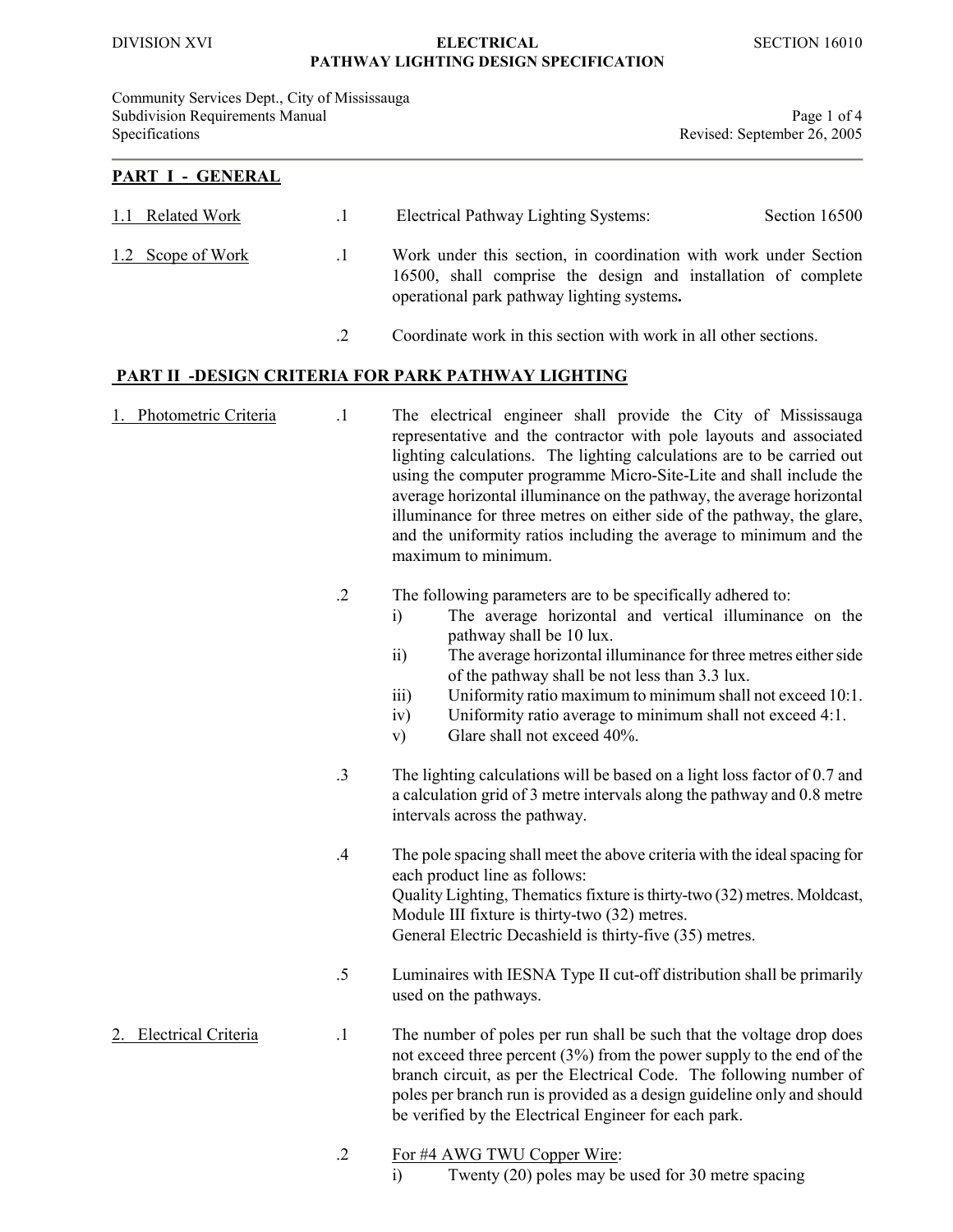#### DIVISION XVI ELECTRICAL SECTION 16010 PATHWAY LIGHTING DESIGN SPECIFICATION

| Community Services Dept., City of Mississauga | Page 2 of 4                 |
|-----------------------------------------------|-----------------------------|
| Specifications                                | Revised: September 26, 2005 |

|                               | .3         | Eighteen (18) poles may used for 31 to 35 metre spacing<br>$\overline{11}$<br>For #6 AWG TWU Copper Wire:<br>Fifteen (15) poles may be used for 30 to 32 metre spacing<br>i)<br>Fourteen (14) poles may used for 33 to 35 metre spacing<br>$\overline{ii}$                                                                                                                                                                                                       |
|-------------------------------|------------|------------------------------------------------------------------------------------------------------------------------------------------------------------------------------------------------------------------------------------------------------------------------------------------------------------------------------------------------------------------------------------------------------------------------------------------------------------------|
|                               | .4         | It is assumed that the power supply is located within fifty $(50)$ metres of<br>the first light pole.                                                                                                                                                                                                                                                                                                                                                            |
| Submissions<br>$\cdot$ 1      |            | The electrical engineer shall prepare and submit a "Load Letter" as required by<br>Enersource for the application to connect the path light system to the<br>utility's system. A copy of the load letter must be submitted to the City<br>of Mississauga representative and the contractor.                                                                                                                                                                      |
|                               | $\cdot$ .2 | The engineer will prepare all drawings in a digital format as outlined in<br>"Digital Requirements For Drawings". Digital files will be submitted to<br>the City of Mississauga representative upon acceptance of the design<br>and again, once the files have been revised to upon completion of the<br>"As Constructed" field measurements.                                                                                                                    |
|                               | .3         | Upon inspection of the completed and tested light system the engineer<br>is required to submit a letter to the City of Mississauga representative<br>certifying that the installed path light system conforms to the design<br>criteria and the design drawings.                                                                                                                                                                                                 |
| Inspection                    | $\cdot$ 1  | The pole locations must be confirmed by the electrical engineer and the<br>City of Mississauga representative prior to the commencement of any<br>work.                                                                                                                                                                                                                                                                                                          |
|                               | $\cdot$    | The contractor is required to provide at least two working days notice<br>to the electrical engineer and City of Mississauga representative prior to<br>commencing each phase of the installation in order to arrange for an<br>inspection.                                                                                                                                                                                                                      |
|                               | .3         | The electrical engineer must verify that all pole locations are staked out<br>properly. Pole locations that deviate more than 0.5 metres in any<br>direction from the original design location must be verified to ensure<br>they continue to meet the photometric criteria.                                                                                                                                                                                     |
|                               | .4         | Where the lights have been designed or installed improperly, the lights<br>will be relocated to the satisfaction of the City of Mississauga<br>representative at the contractor's expense.                                                                                                                                                                                                                                                                       |
| <b>Construction Procedure</b> | $\cdot$ 1  | The entire installation is to proceed under the inspection and<br>supervision of the electrical engineer, the City of Mississauga<br>representative and the Facilities and Property Management - Energy<br>Management inspector. Notice is required two working days prior to<br>commencing of each phase installation. Upon completion of the<br>following stages of construction, the contractor is to set up a site<br>inspection to review the installation: |

.1 Staking of handwell, power pedestal and pole locations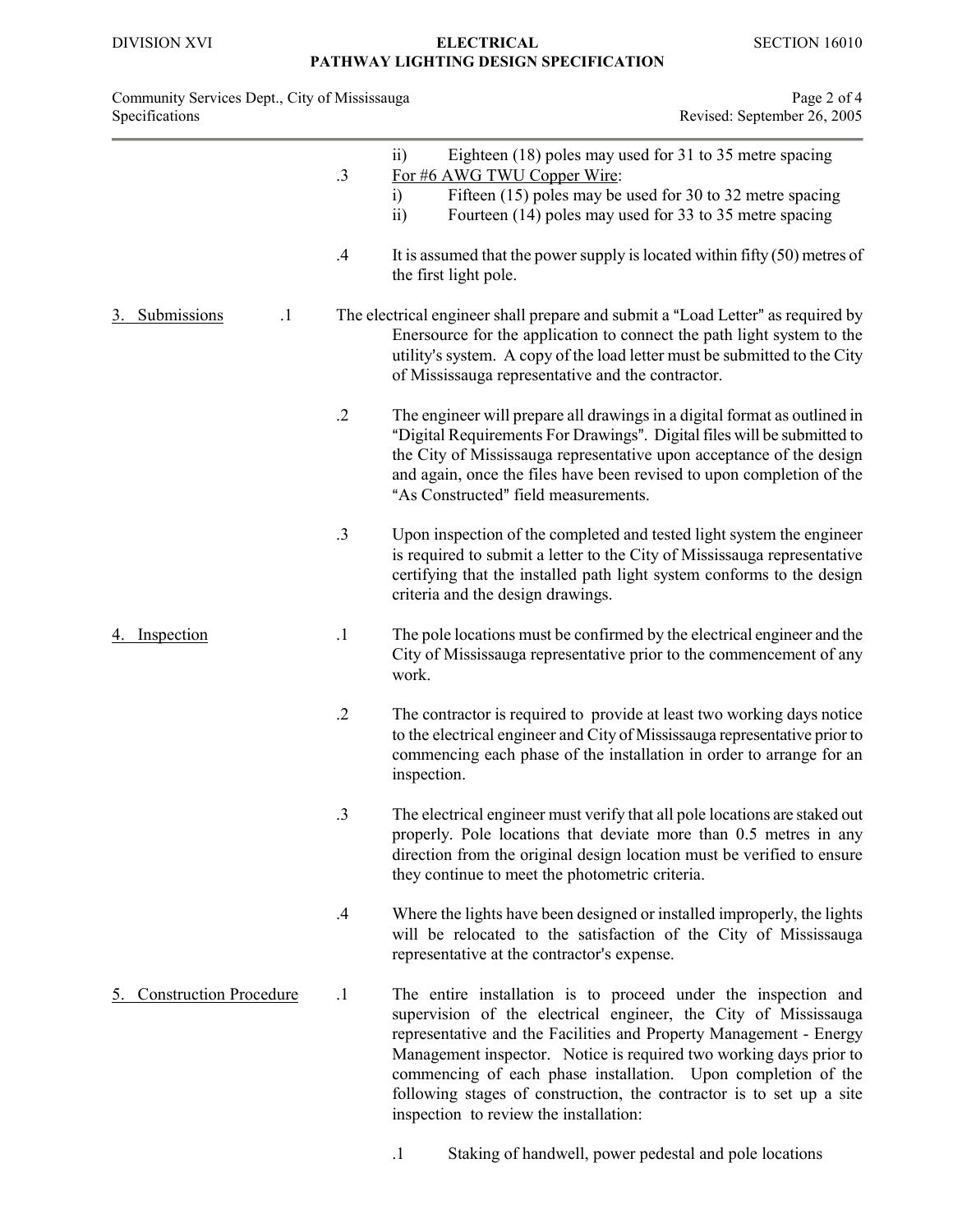### DIVISION XVI ELECTRICAL SECTION 16010 PATHWAY LIGHTING DESIGN SPECIFICATION

#### Community Services Dept., City of Mississauga **Page 3** of 4 Specifications **Revised:** September 26, 2005

|                                        | $\cdot$ .2<br>.3<br>$\cdot$<br>.5<br>.6<br>.7                                   | Trenching<br>Sand backfill | Handwell, power pedestal, pole and luminaire installation<br>Cable laying and wiring<br>Final backfill, 150mm wide yellow plastic 'Caution Tape'<br>installation and restoration<br>Visual night inspection                                                                                                                                               |  |
|----------------------------------------|---------------------------------------------------------------------------------|----------------------------|-----------------------------------------------------------------------------------------------------------------------------------------------------------------------------------------------------------------------------------------------------------------------------------------------------------------------------------------------------------|--|
| 6. Park Path Light<br>Criteria Summary | Light source<br><b>Energy Consumption</b><br>Voltage<br>Circuits<br>Photometry  |                            | High Pressure Sodium<br>100 watts<br>240 volts<br>Power supply pedestal - luminaires with individual<br>photocell<br>a) IESNA Distribution: Type II cut-off recommended,<br>Type III and V cut-off at the discretion of City of<br>Mississauga<br>b) Average Horizontal and Vertical illumination level<br>(on pathway):10 lux                            |  |
|                                        | Pole Spacing<br>Cut off<br>Shielding<br>Connections                             |                            | c) Average illumination level (3m on either side of<br>pathway): 3.3 lux<br>d) Maximum/Minimum Ratio: 10:1<br>e) Average/Minimum Ration: 4:1<br>f) Disability Glare: 40%<br>As required to obtain photometric criteria<br>Varies and depends on the particular site<br>Site specific applications<br>Connection at luminaire shall be polarized and be of |  |
|                                        | Fusing<br>Lens<br>Shield<br>Pole Installation                                   |                            | male and female plugs<br>Fusing shall be provided at each pole hand hole.<br>Fuses shall be 5 ampere 250V OTM type<br>Polycarbonate or Glass with<br>Polycarbonate<br>Direct buried in a 250 mm dia. hole backfilled with<br>screenings, and compacted to 98% Proctor density.                                                                            |  |
|                                        | Pole Style/Type<br>Mounting height<br>Mounting config.                          |                            | Square steel pole, 100mm x 100mm x 3mm Length:<br>7.31m, hot dipped galvanized after fabrication, and<br>powder coated.<br>6.1 <sub>m</sub><br>Post top installation; to be mounted on a 60 mm<br>outside dia                                                                                                                                             |  |
|                                        | Luminaire Style<br>Weight of Luminaire<br>Handhole Covers<br>Period of Warranty |                            | Shoe box<br>Not to exceed 21 kg<br>Stainless steel tamper proof screws<br>One year from date of Preliminary Acceptance for all<br>equipment.                                                                                                                                                                                                              |  |
|                                        | Durability<br>Colour<br>Finish method                                           |                            | 20 year life expectancy<br>Brown, Pantone 297C<br>a) Luminaire - pretreated, powder coated, aluminum<br>b) Pole - Hot dipped galvanized after fabrication, and<br>powder coated                                                                                                                                                                           |  |